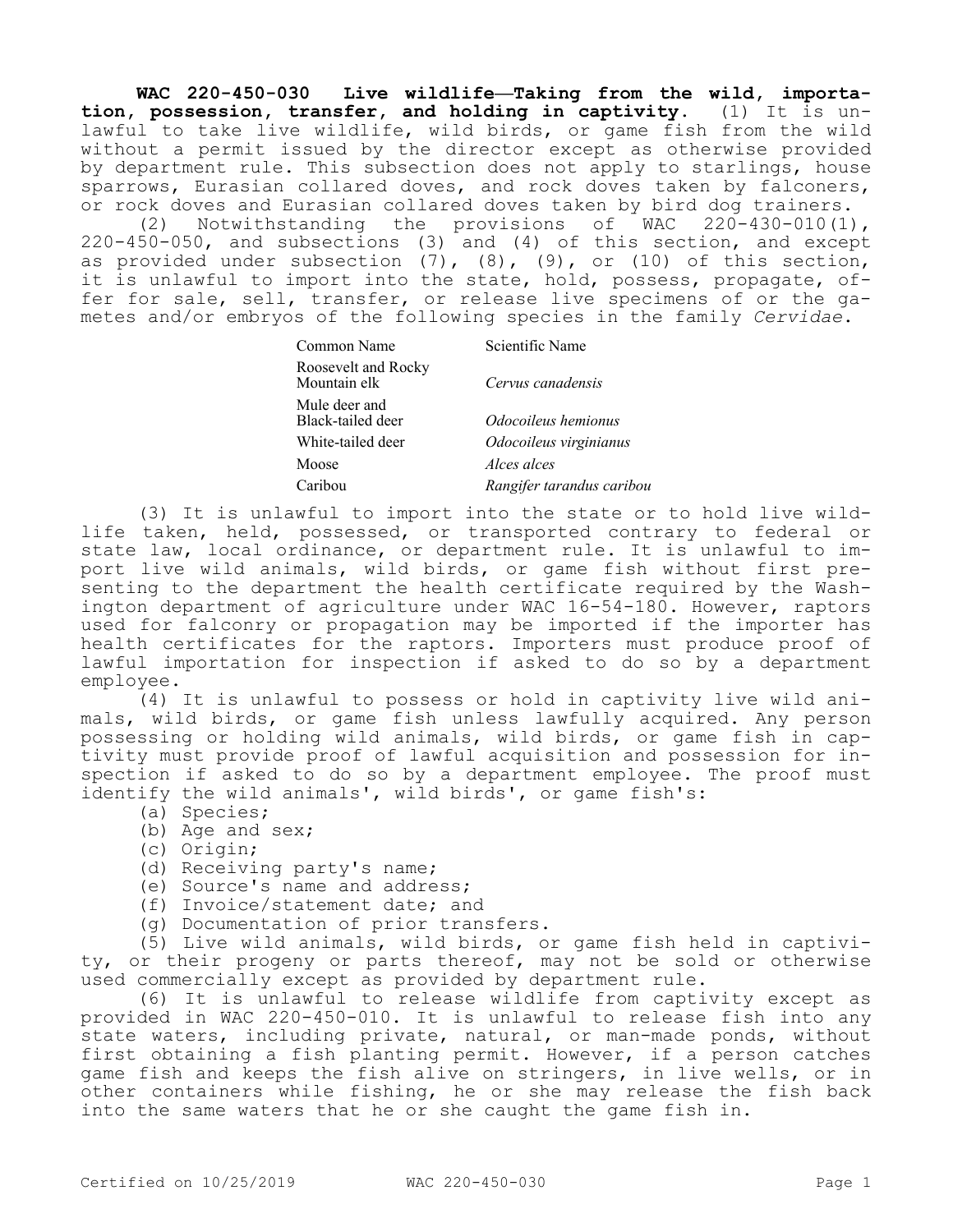(7) **Scientific research or display:** The director may issue written authorization for a person to import into the state, hold, possess and propagate live specimens of wildlife listed in subsection (2) of this section, for scientific research or for display by zoos or aquariums who are accredited institutional members of the Association of Zoos and Aquariums (AZA), provided that the person:

(a) Confines the specimens to a secure facility;

(b) Does not transfer specimens to any other location within the state without the director's written authorization, and the specimens are transferred to other AZA-accredited facilities and transported by AZA-accredited institutional members or their authorized agents;

(c) Does not sell or otherwise dispose of specimens within the state, unless the director gives written approval to sell or dispose of the specimens;

(d) Keeps records on the specimens and make reports as the director requires; and

(e) Complies with the requirements in this section.

(8) **Retention or disposal of existing specimens lawfully in captivity prior to June 20, 1992:** A person who holds live Roosevelt and Rocky Mountain elk, mule deer and black-tailed deer, white-tailed deer, and moose may retain the specimens of the wildlife the person lawfully possessed prior to June 20, 1992, and the lawful progeny of that wildlife, provided the person complies with the requirements of this section, and:

(a) Reports to the director, in writing, the species, number, and location of the specimens as required;

(b) Confines the specimens to a secure facility at the location reported, and the facility meets the requirements listed in WAC 220-450-040;

(c) Does not propagate live specimens except at AZA-accredited facilities with the director's written permission or as otherwise authorized in writing by the director;

(d) Does not release live specimens, except with the director's written permission;

(e) Does not sell or transfer live specimens, except:

(i) Live specimens in lawful possession prior to June 20, 1992, and their lawful progeny may be permanently removed from Washington state or transported directly to slaughter in accordance with applicable law;

(ii) Federally listed endangered or threatened species may be transferred to AZA-accredited facilities in compliance with federal law;

(iii) Live specimens may be moved to the new primary residence of the possessor with the director's written approval, provided all other requirements of this section are satisfied and the total number of locations where animals are held is not increased; and

(iv) AZA-accredited facilities may sell and/or transfer live specimens within the state with the written permission of the director.

(f) Live specimens must be neutered, physically separated by sex, and/or rendered infertile by means of contraception, except at AZA-accredited facilities with the director's written permission.

(9) **Retention or disposal of existing specimens lawfully in captivity prior to February 13, 1993:** A person holding live specimens of wildlife newly listed in subsection (2) of this section by operation of this rule (Caribou (*Rangifer tarandus caribou*)), may retain the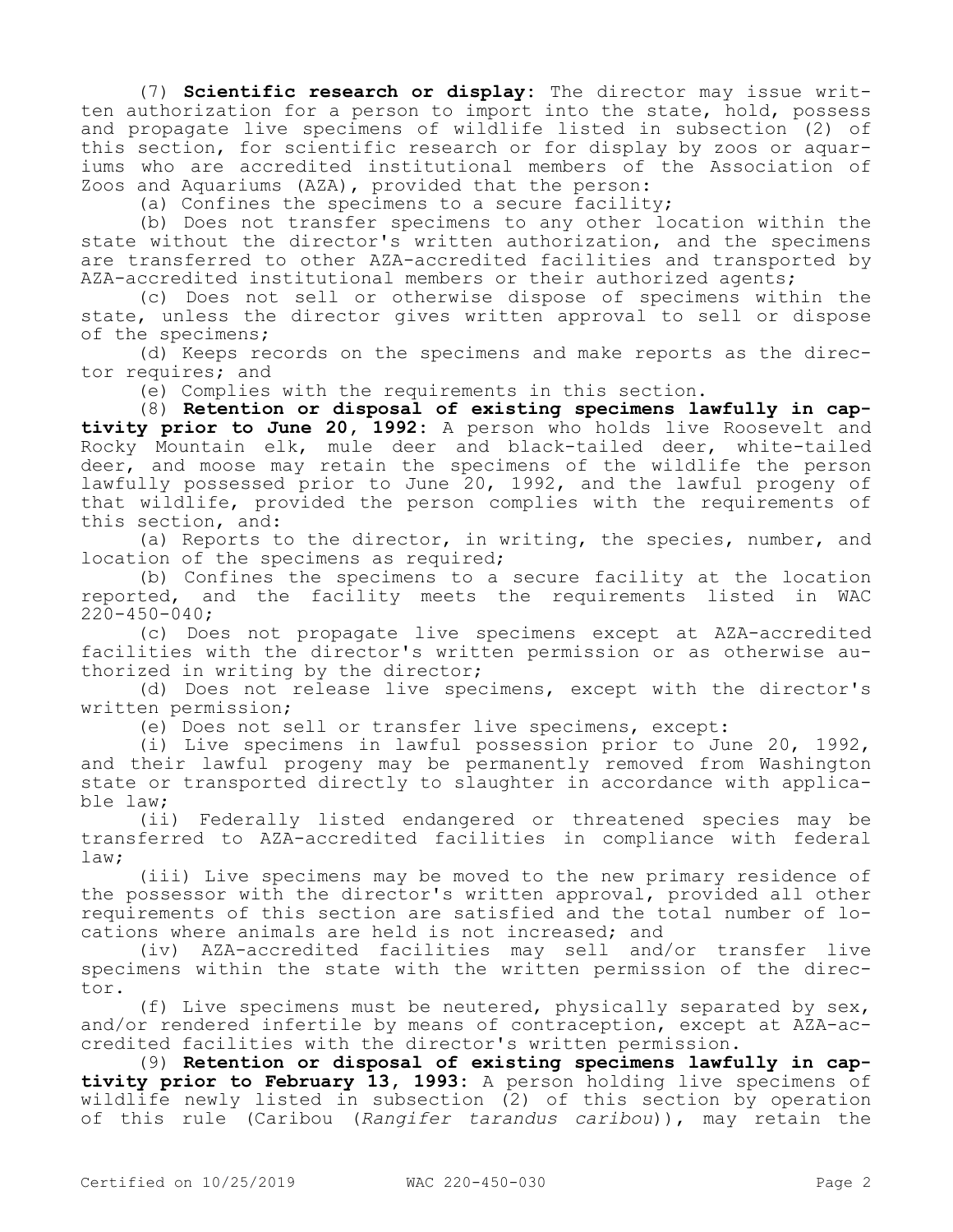specimens of such wildlife the person lawfully possessed prior to February 13, 1993, provided:

(a) The person reports to the director in writing by March 31, 1993, and reports annually thereafter, or as otherwise required by the director, the species, number, and location of such specimens; and

(b) The person complies with subsection (8)(b) through (f) of this section and the other requirements of this section.

(10) The provisions of this section do not prohibit the importation, possession, propagation, sale, transfer, or release of live specimens of federally listed threatened or endangered species, their gametes or embryos, where in compliance with federal law.

## (11) **Escaped wildlife:**

(a) Escaped wildlife is considered a public nuisance. The department or any peace officer may seize, capture, or destroy wildlife that have escaped the possessor's control. The former possessor is responsible for costs incurred by the department in recovering, maintaining, or disposing of such animals, as well as any damage to the state's wildlife or habitat.

(b) Possessors must report escaped wildlife to the department immediately.

(c) Possessors must report the recapture or death of escaped wildlife to the department immediately.

## (12) **Testing specimens:**

(a) If the director issues a permit to allow any member of the Genus *Cervus*, identified in subsection (2) of this section, then prior to the animal's entry into Washington state, the person must submit records of genetic tests conducted by a professionally recognized laboratory to identify red deer genetic influence. Red deer genetic influence is genetic material from any member of any subspecies, race, or species of the elk-red deer-wapiti complex *Cervus elaphus* not indigenous to the state of Washington. Upon examination by department biologists, animals deemed to exhibit behavioral (vocalization), morphological (size, rump patch, color), or biochemical indications of such influence (hemoglobin, superoxide dismutase, transferrin and post-transferrin, or others to be developed) may not be imported.

(b) A person currently holding any member of the genus *Cervus elaphus* identified in subsection (2) of this section must immediately submit to the director records of genetic tests conducted by a professionally recognized laboratory to identify red deer genetic influence, as defined in (a) of this subsection, for each individual cervid. Genetic testing will be at the possessor's expense. Any animals identified as red deer or having nonindigenous genetic influence must be destroyed, removed from the state, or neutered immediately.

(c) The director may require wildlife listed in subsection (2) of this section that are lawfully held in captivity to be tested for brucellosis (*Brucella abortus*), tuberculosis (*Mycobacterium bovis* and *Mycobacterium tuberculosis*), meningeal worm (*Paralophostrongylus tenuis*), and muscle worm (*Elaphostrongylus cervis*) in accordance with the procedures specified in department of agriculture WAC 16-54-180. The director may also require testing for other diseases or parasites determined to pose a risk to wildlife. Results of those tests must be filed with the director as required.

## (13) **Reporting:**

(a) A person holding wildlife listed in subsection (2) of this section in captivity must submit a completed report no later than March 30, 1993, and then no later than January 31 of each year, or as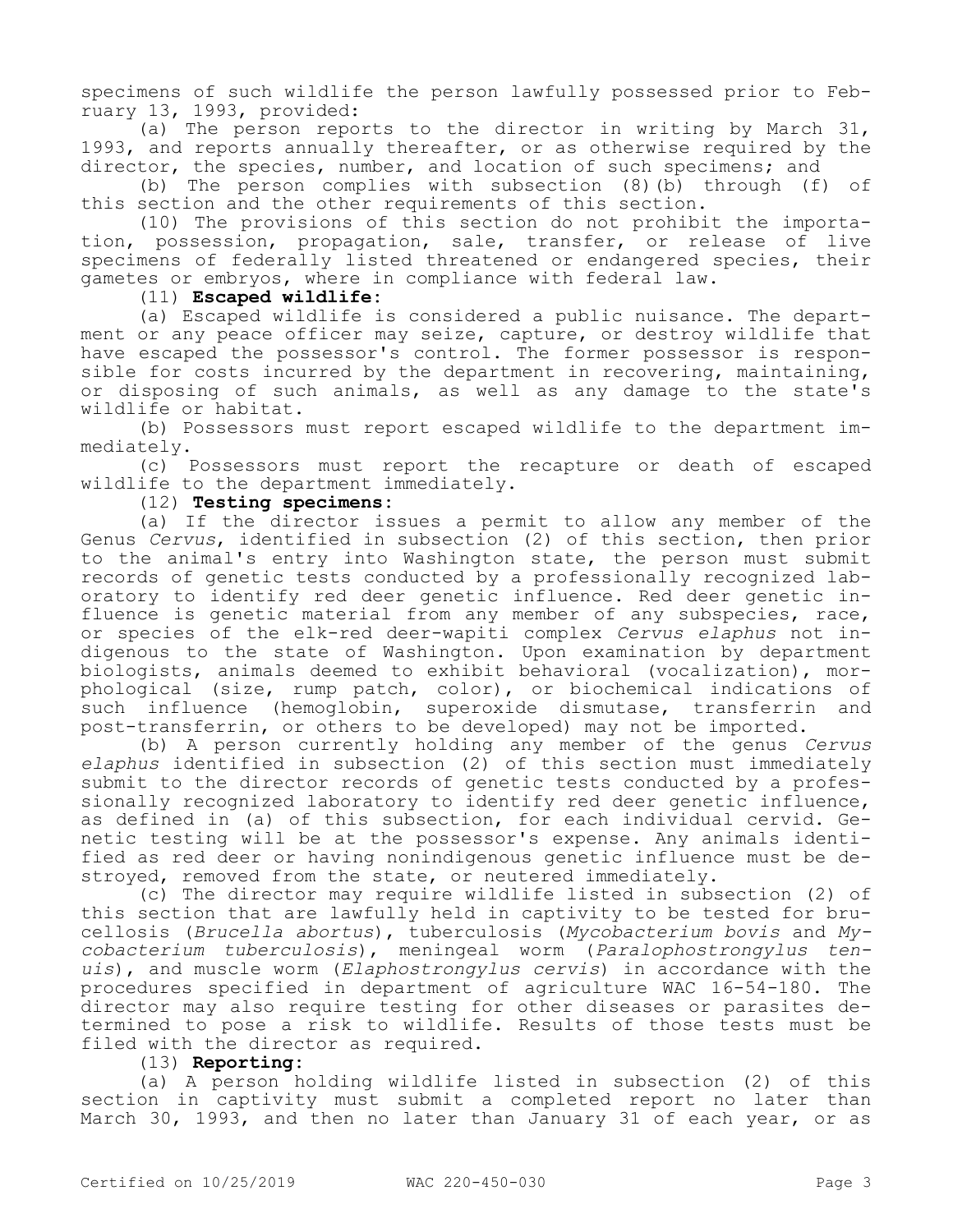otherwise required by the director, on a form provided by the department.

(b) Persons possessing wildlife listed in subsection (2) of this section must notify the director within 10 days of any change of such persons' address and/or location of the holding facility.

(14) **Inspection:** All holding facilities for captive wildlife located in the state are subject to inspection, conducted at a reasonable time, for compliance with the provisions of this section.

(15) **Notification and disposition of diseased animals:**

(a) Any person who has reason to believe that wildlife being held pursuant to this rule have contracted or been exposed to a dangerous or communicable disease or parasite must notify the department immediately.

(b) Upon reason to believe that wildlife held pursuant to this rule have contracted or been exposed to a dangerous or contagious disease or parasite, the director may order inspection of such animals by a licensed, accredited veterinarian, certified fish pathologist, or inspection agent. Inspection will be at the possessor's expense.

(c) The director will determine when destruction of wildlife or quarantine, disinfection, or sterilization of facilities is required at any facility holding wildlife pursuant to this rule. If the director determines that destruction of wildlife or quarantine, disinfection, or sterilization of facilities is required, he or she will issue a written order to the possessor describing the procedure to be followed and the time period for carrying out such actions. The destruction of wildlife or quarantine, disinfection, or sterilization of facilities will be at the possessor's expense.

## (16) **Quarantine area:**

(a) Facilities holding wildlife listed in subsection (2) of this section must have an approved quarantine facility within its exterior boundary or submit an action plan to the director that guarantees access to an approved quarantine facility within the state of Washington.

(i) An approved quarantine facility is one that meets criteria set by the Washington department of agriculture in chapter 16-54 WAC.

(ii) The quarantine area must meet the tests of isolation, separate feed and water, escape security, and allowances for the humane holding and care of its occupants for extended periods of time.

(b) If quarantine becomes necessary, the possessor of any wildlife requiring quarantine must provide an on-site quarantine facility or make arrangements at the possessor's expense to transport his or her wildlife to an approved quarantine facility.

(17) **Seizure:**

(a) The department may seize any unlawfully possessed wildlife.

(b) The cost of any seizure or holding of wildlife may be charged to the possessor of the wildlife.

(18) Violation of this section is a misdemeanor punishable under RCW 77.15.750, Unlawful use of a department permit—Penalty.

[Statutory Authority: RCW 77.04.012, 77.04.013, 77.04.020, 77.04.055, 77.12.047, and 77.12.240. WSR 18-19-011 (Order 18-230), § 220-450-030, filed 9/7/18, effective 10/8/18. Statutory Authority: RCW 77.04.012, 77.04.013, 77.04.020, 77.04.055, and 77.12.047. WSR 17-05-112 (Order 17-04), amended and recodified as § 220-450-030, filed 2/15/17, effective 3/18/17. Statutory Authority: RCW 77.04.012, 77.04.055, 77.12.047, 77.12.150, and 77.12.240. WSR 15-10-033 (Order 15-95), §